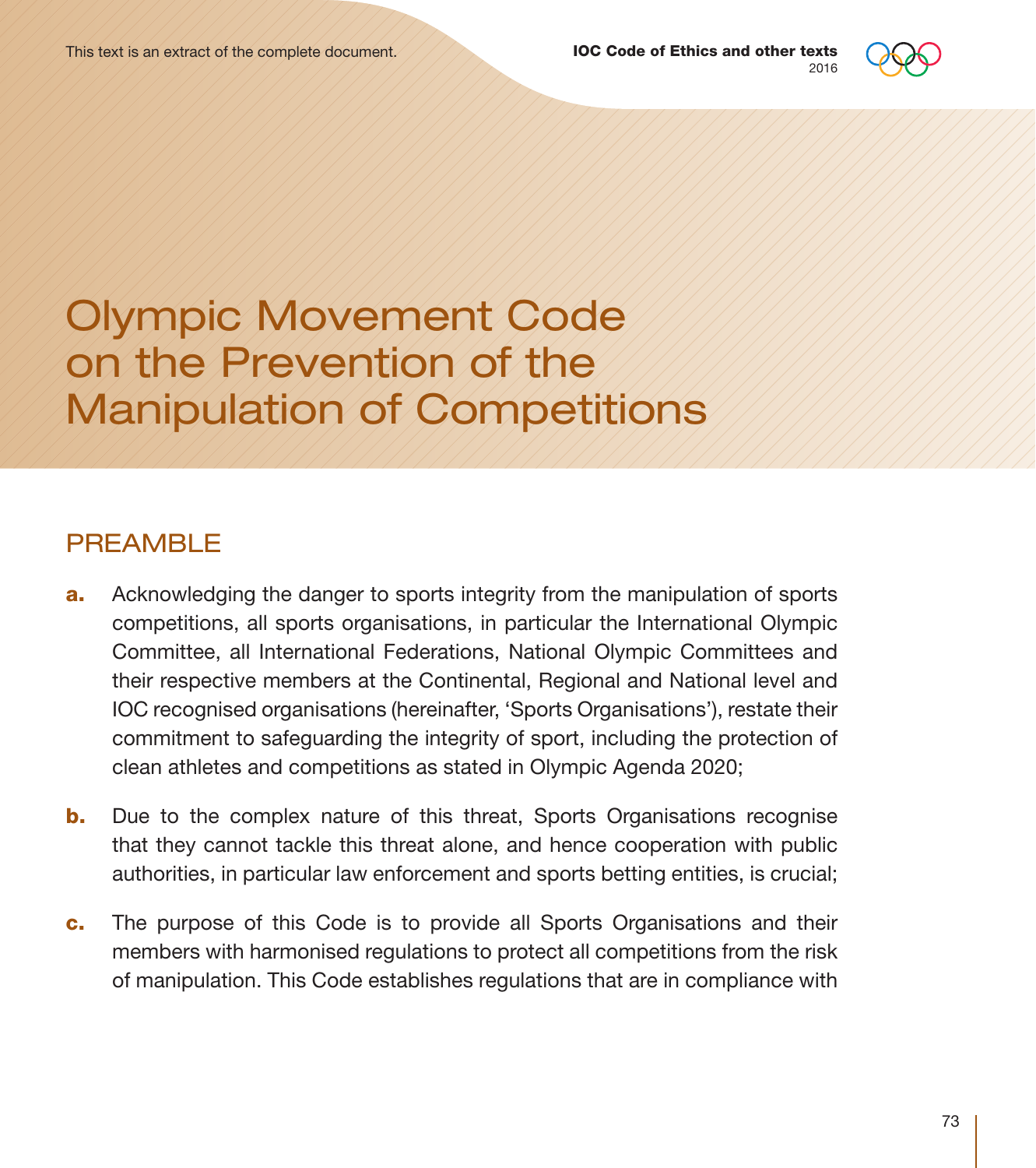

the *Council of Europe Convention on the Manipulation of Sports Competitions <sup>1</sup>* , in particular Article 7. This does not prevent Sports Organisations from having more stringent regulations in place;

- d. In the framework of its jurisdiction as determined by Rule 2.8 of the Olympic Charter, the IOC establishes the present Olympic Movement Code on the Prevention of the Manipulation of Competitions, hereinafter the Code;
- e. Sports Organisations bound by the Olympic Charter and the IOC Code of Ethics declare their commitment to support the integrity of sport and fight against the manipulation of competitions by adhering to the standards set out in this Code and by requiring their members to do likewise. Sports Organisations are committed to take all appropriate steps within their powers to incorporate this Code by reference, or to implement regulations consistent with or more stringent than this Code.

<sup>1</sup> The *Council of Europe Convention on the Manipulation of Sports Competitions* is open for signatories from non-European States.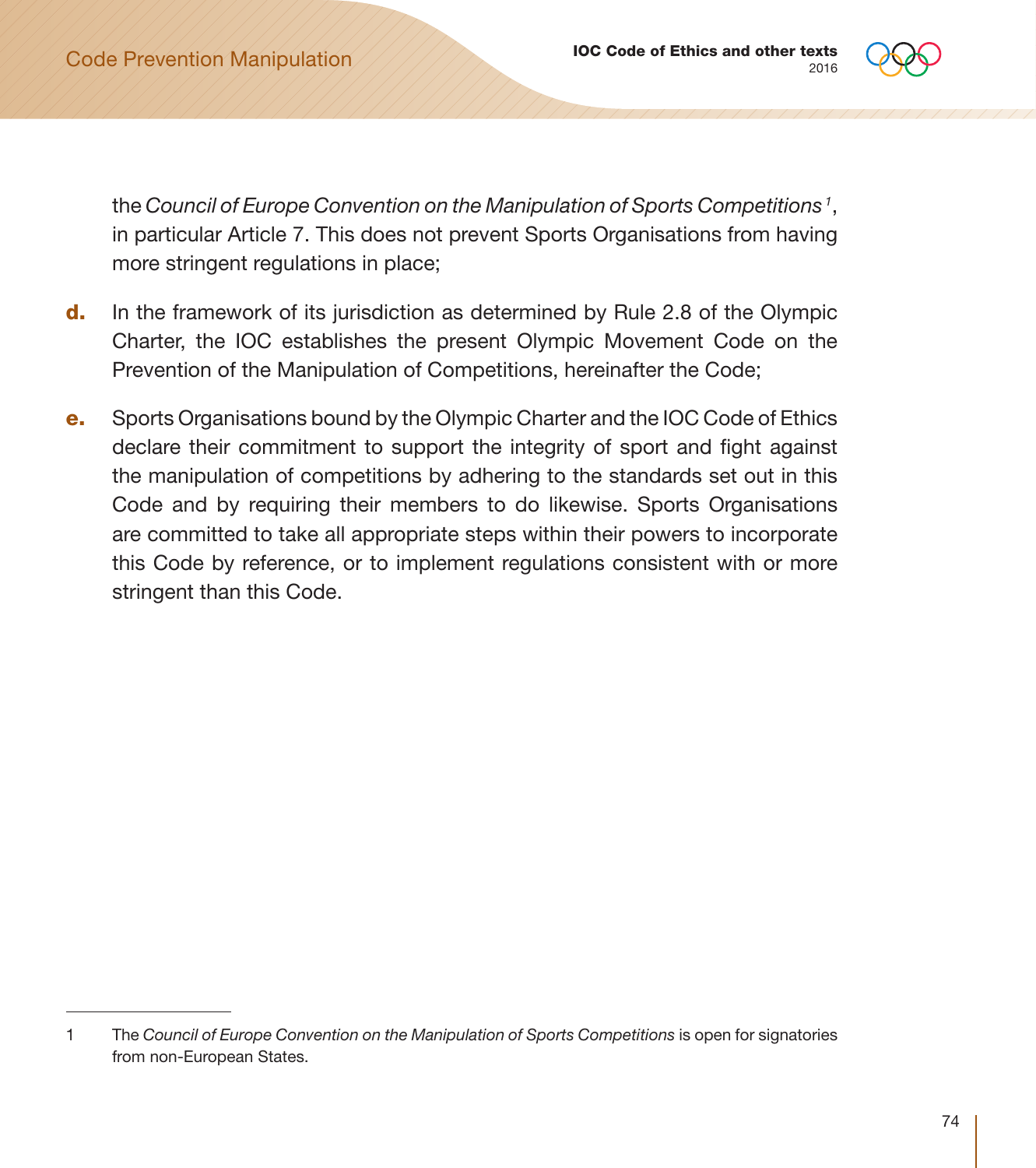

### Article 1 Definitions<sup>2</sup>

- 1.1 "Benefit" means the direct or indirect receipt or provision of money or the equivalent such as, but not limited to, bribes, gains, gifts and other advantages including, without limitation, winnings and/or potential winnings as a result of a wager; the foregoing shall not include official prize money, appearance fees or payments to be made under sponsorship or other contracts;
- 1.2 "Competition" means any sports competition, tournament, match or event, organised in accordance with the rules of a Sports Organisation or its affiliated organisations, or, where appropriate, in accordance with the rules of any other competent sports organisation;
- 1.3 "Inside Information" means information relating to any competition that a person possesses by virtue of his or her position in relation to a sport or competition, excluding any information already published or common knowledge, easily accessible to interested members of the public or disclosed in accordance with the rules and regulations governing the relevant Competition;
- 1.4 "Participant" means any natural or legal person belonging to one of the following categories:
	- a. "athlete" means any person or group of persons, participating in sports competitions;
	- b. "athlete support personnel" means any coach, trainer, manager, agent, team staff, team official, medical or paramedical personnel working with or treating athletes participating in or preparing for sports competitions, and all other persons working with the athletes;

<sup>2</sup> When definitions are provided by the *Council of Europe Convention on the Manipulation of Sports Competitions*, such definitions are used in this Code to minimise the risk of misinterpretation.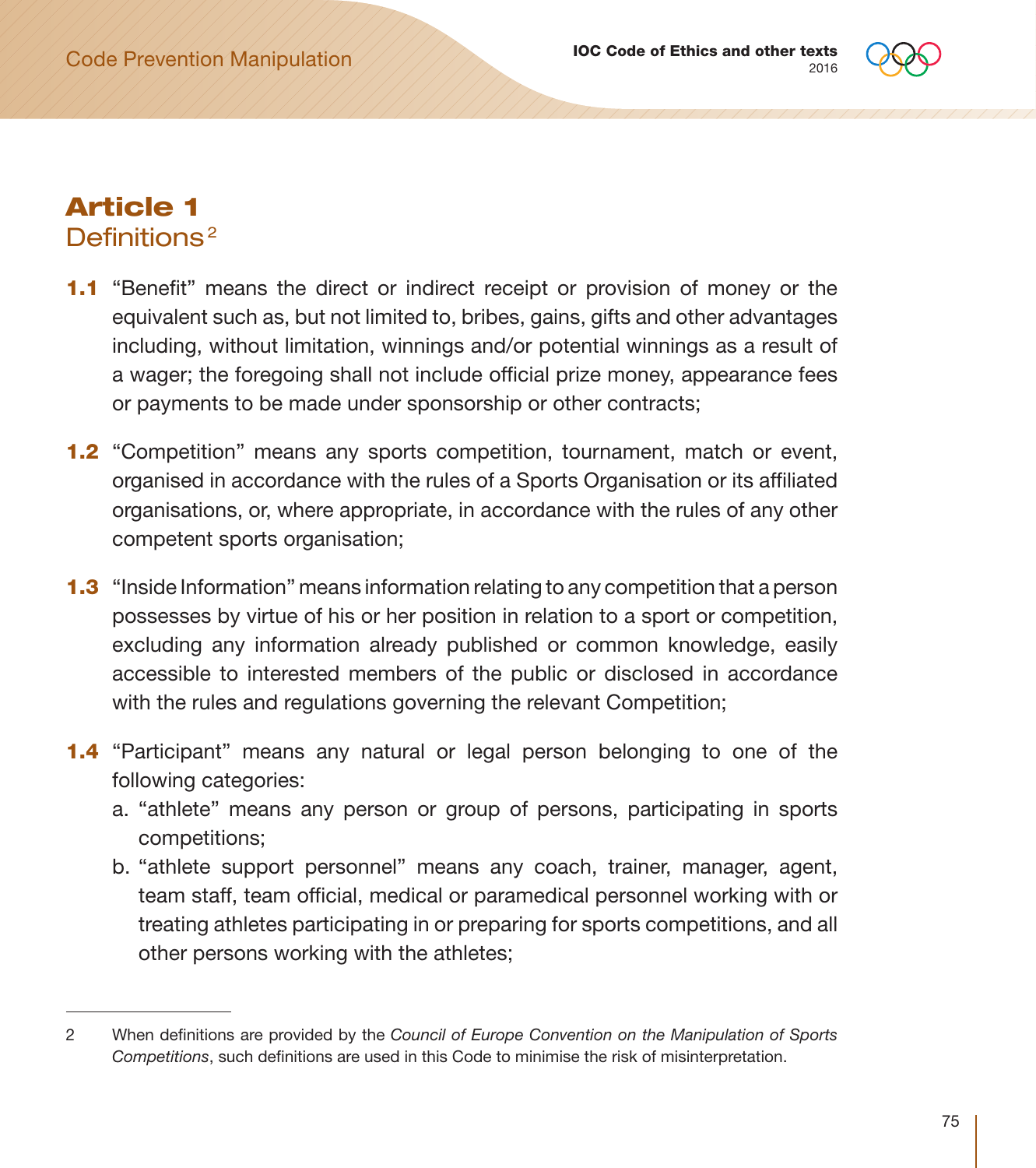

- c. "official" means any person who is the owner of, a shareholder in, an executive or a staff member of the entities which organise and/or promote sports competitions, as well as referees, jury members and any other accredited persons. The term also covers the executives and staff of the sports organisation, or where appropriate, other competent sports organisation or club that recognises the competition.
- 1.5 "Sports Betting, Bet or Betting" means any wager of a stake of monetary value in the expectation of a prize of monetary value, subject to a future and uncertain occurrence related to a sports competition.

# Article 2 **Violations**

The following conduct as defined in this Article constitutes a violation of this Code:

#### 2.1 Betting

Betting in relation either:

- a. to a Competition in which the Participant is directly participating; or
- b. to the Participant's sport; or
- c. to any event of a multisport Competition in which he/she is a participant.
- 2.2 Manipulation of sports competitions

An intentional arrangement, act or omission aimed at an improper alteration of the result or the course of a sports competition in order to remove all or part of the unpredictable nature of the sports competition with a view to obtaining an undue Benefit for oneself or for others.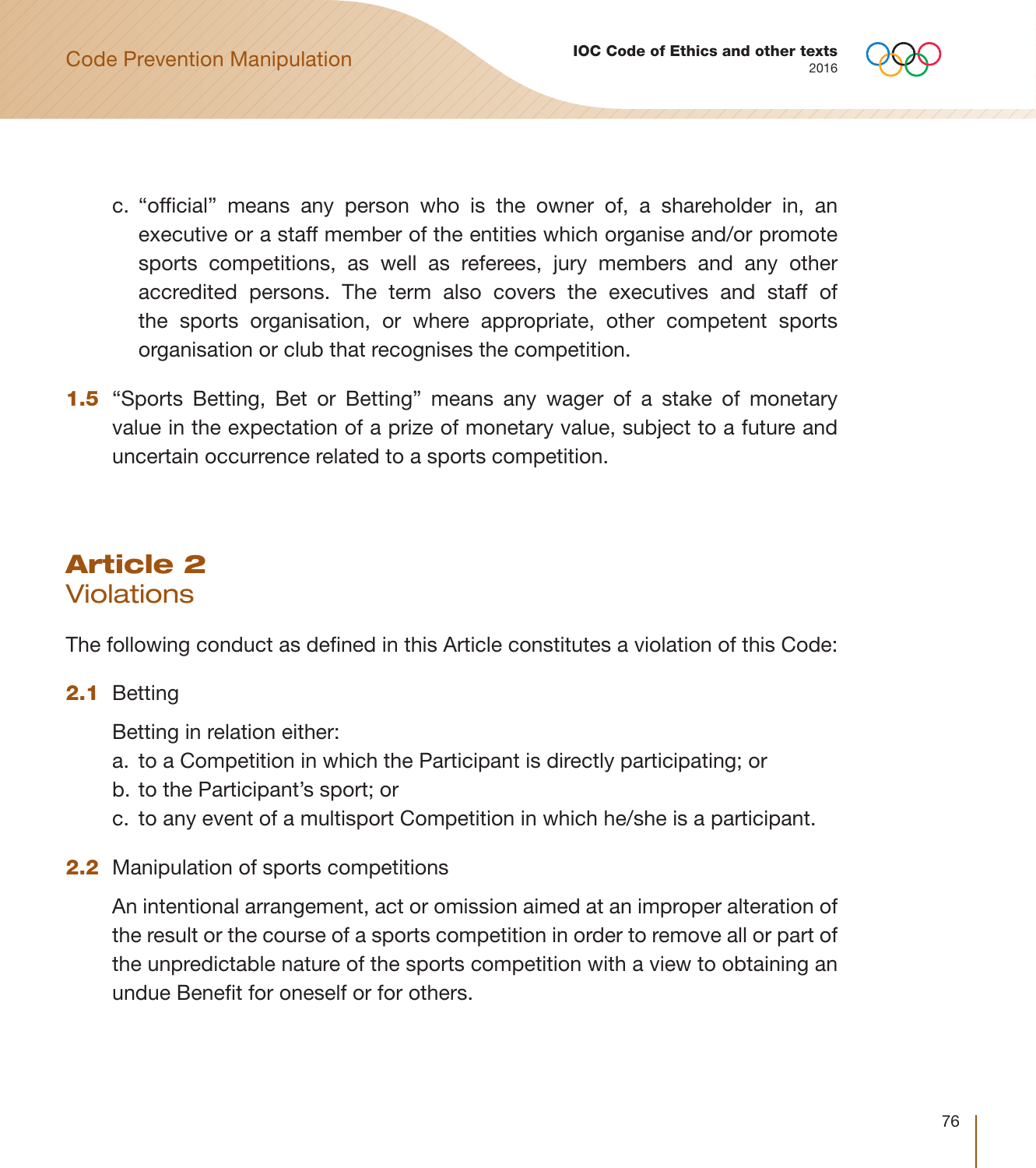

2.3 Corrupt conduct

Providing, requesting, receiving, seeking, or accepting a Benefit related to the manipulation of a competition or any other form of corruption.

#### 2.4 Inside information

- 1. Using Inside Information for the purposes of Betting, any form of manipulation of sports competitions or any other corrupt purposes whether by the Participant or via another person and/or entity.
- 2. Disclosing Inside Information to any person and/or entity, with or without Benefit, where the Participant knew or should have known that such disclosure might lead to the information being used for the purposes of Betting, any form of manipulation of competitions or any other corrupt purposes.
- 3. Giving and/or receiving a Benefit for the provision of Inside Information regardless of whether any Inside Information is actually provided.
- 2.5 Failure to report
	- 1. Failing to report to the Sports Organisation concerned or a relevant disclosure/reporting mechanism or authority, at the first available opportunity, full details of any approaches or invitations received by the Participant to engage in conduct or incidents that could amount to a violation of this Code.
	- 2. Failing to report to the Sports Organisation concerned or a relevant disclosure/reporting mechanism or authority, at the first available opportunity, full details of any incident, fact or matter that comes to the attention of the Participant (or of which they ought to have been reasonably aware) including approaches or invitations that have been received by another Participant to engage in conduct that could amount to a violation of this Code.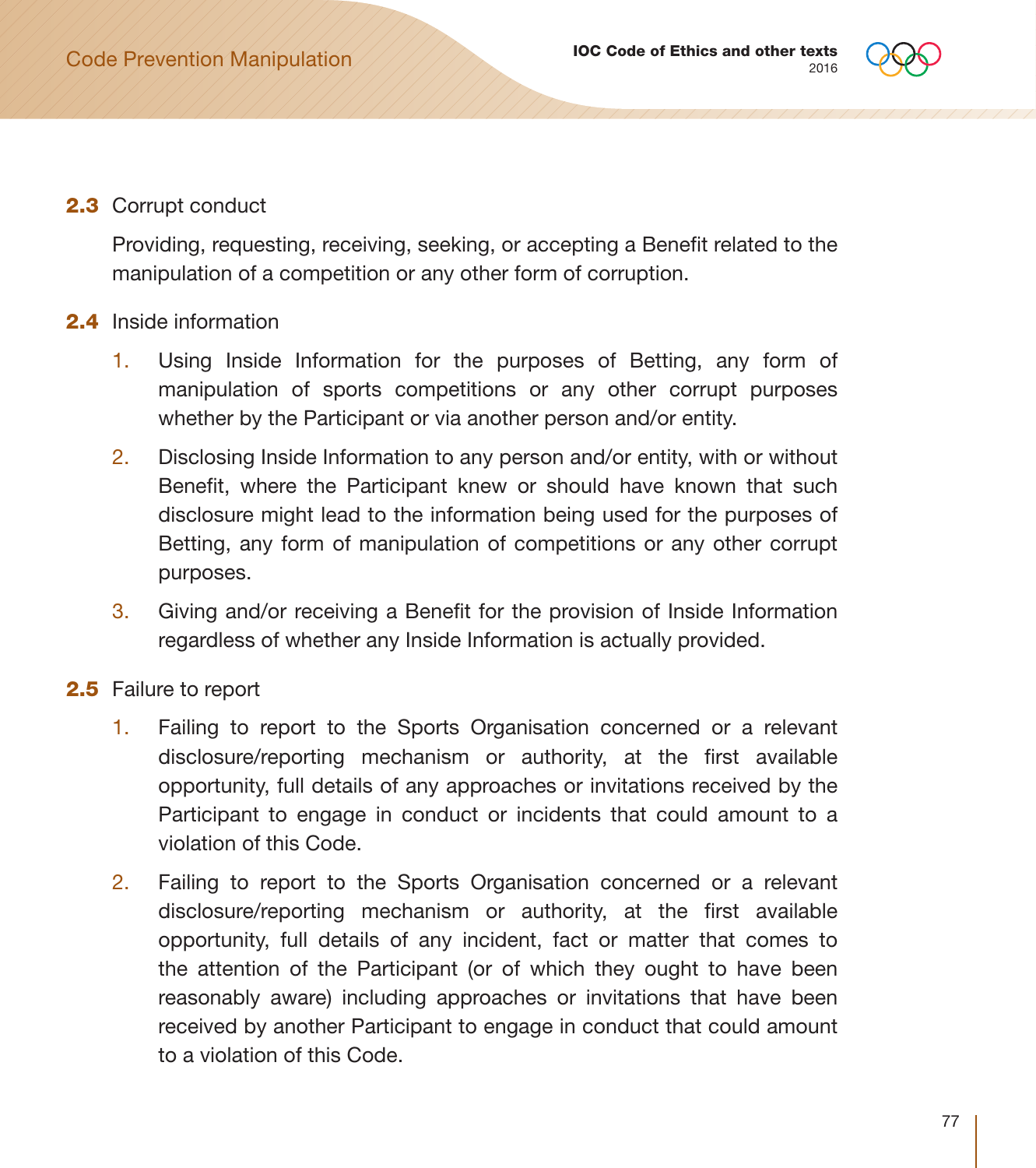

#### 2.6 Failure to cooperate

- 1. Failing to cooperate with any investigation carried out by the Sports Organisation in relation to a possible breach of this Code, including, without limitation, failing to provide accurately, completely and without undue delay any information and/or documentation and/or access or assistance requested by the competent Sports Organisation as part of such investigation.
- 2. Obstructing or delaying any investigation that may be carried out by the Sports Organisation in relation to a possible violation of this Code, including without limitation concealing, tampering with or destroying any documentation or other information that may be relevant to the investigation.
- 2.7 Application of Articles 2.1 to 2.6
	- 1. For the determination of whether a violation has been committed, the following are not relevant:
		- a. Whether or not the Participant is participating in the Competition concerned;
		- b. Whether or not the outcome of the Competition on which the Bet was made or intended to be made;
		- c. Whether or not any Benefit or other consideration was actually given or received;
		- d. The nature or outcome of the Bet;
		- e. Whether or not the Participant's effort or performance in the Competition concerned were (or could be expected to be) affected by the acts or omission in question;
		- f. Whether or not the result of the Competition concerned was (or could be expected to be) affected by the acts or omission in question;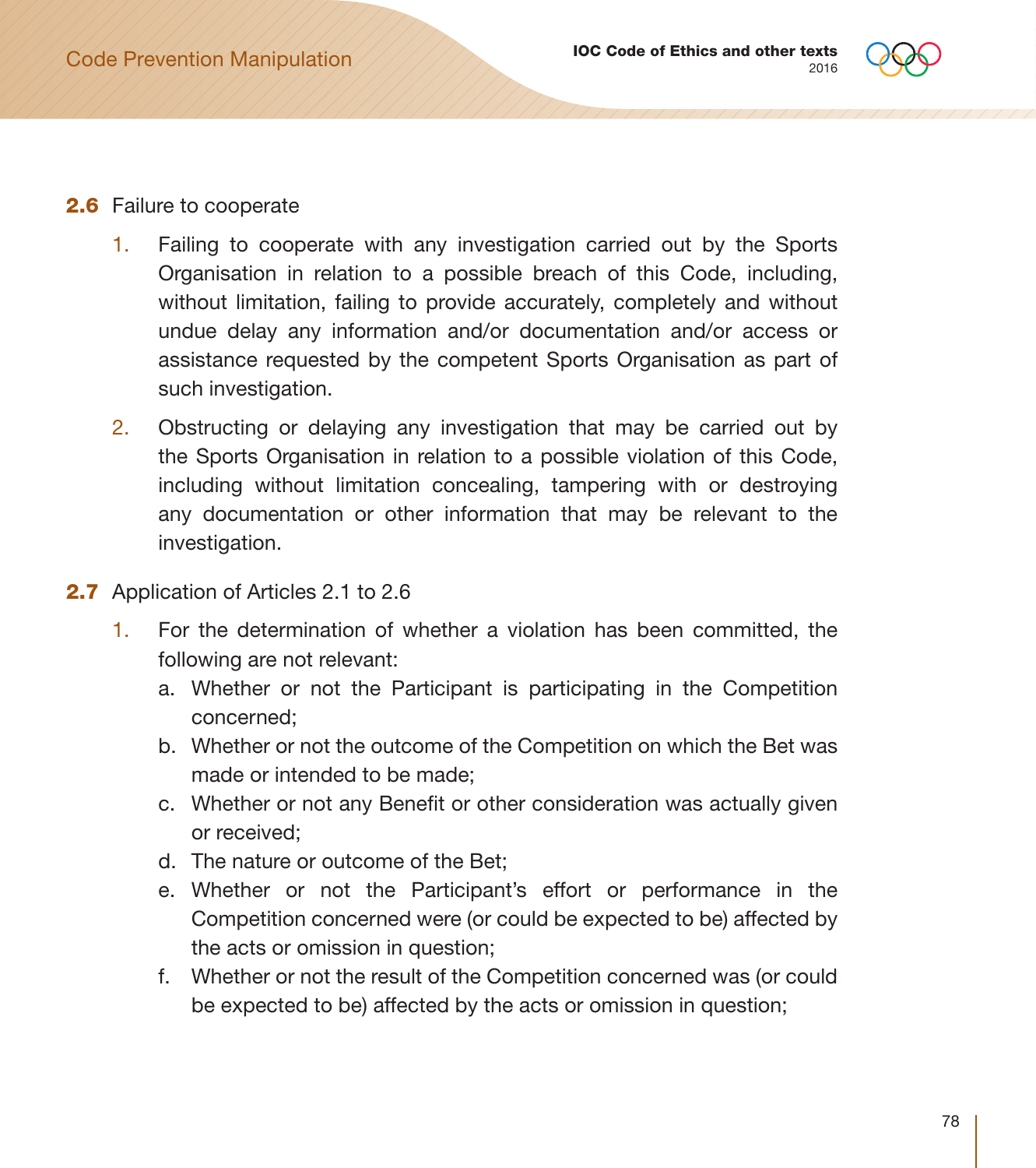

- g. Whether or not the manipulation included a violation of a technical rule of the respective Sports Organisation;
- h. Whether or not the competition was attended by the competent national or international representative of the Sports Organisation.
- 2. Any form of aid, abetment or attempt by a Participant that could culminate in a violation of this Code shall be treated as if a violation had been committed, whether or not such an act in fact resulted in a violation and/ or whether that violation was committed deliberately or negligently.

# Article 3 Disciplinary Procedure

The contents of this Article are minimum standards which must be respected by all Sports Organisations.

- **3.1** Investigation
	- 1. The Participant who is alleged to have committed a violation of this Code must be informed of the alleged violations that have been committed, details of the alleged acts and/or omissions, and the range of possible sanctions.
	- 2. Upon request by the competent Sports Organisation, the concerned Participant must provide any information which the Organisation considers may be relevant to investigate the alleged violation, including records relating to the alleged violation (such as betting account numbers and information, itemised telephone bills, bank statements, internet service records, computers, hard drives and other electronic information storage devices), and/or a statement setting out the relevant facts and circumstances around the alleged violation.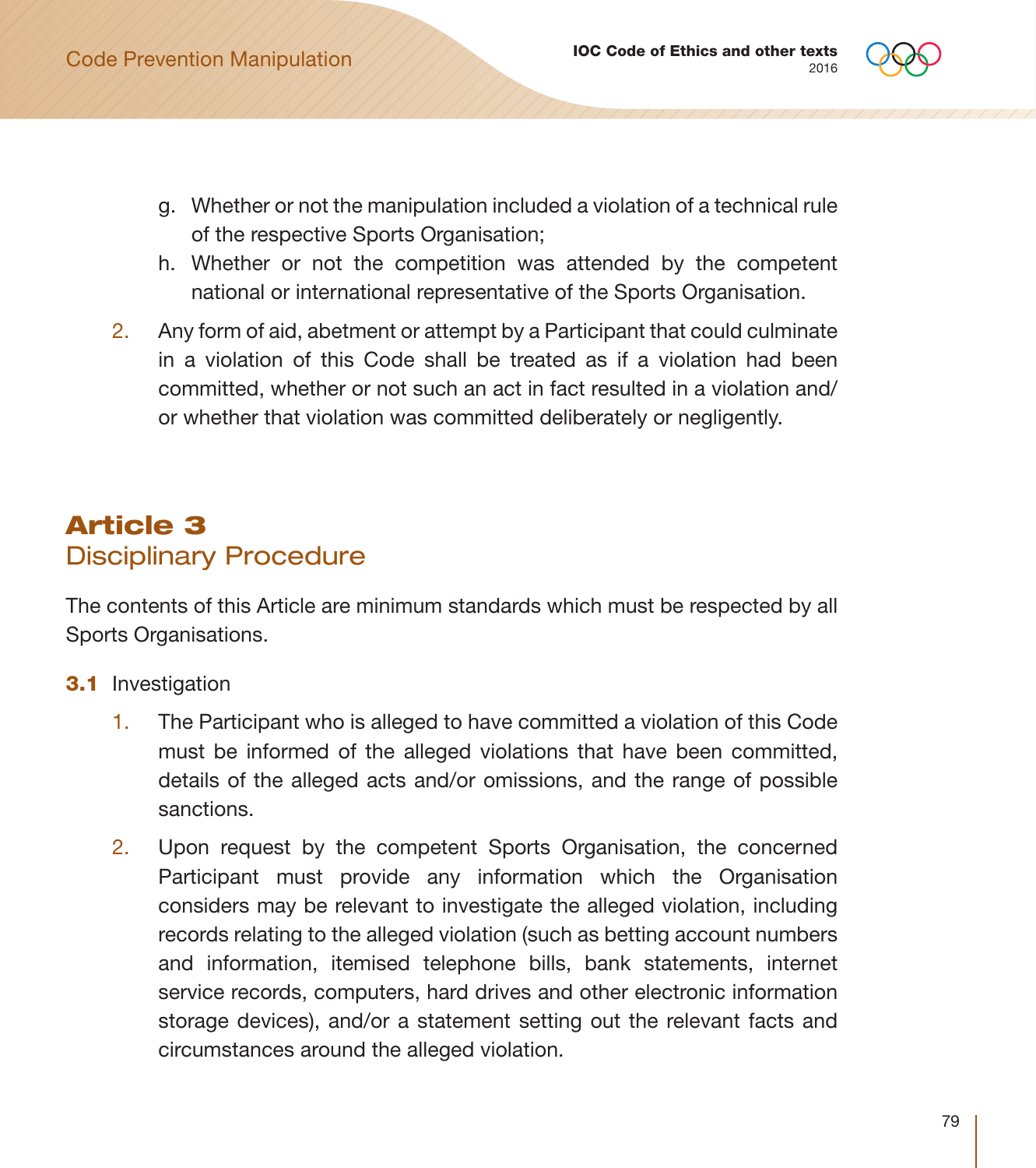

**3.2** Rights of the concerned person

In all procedures linked to violations of the present Code, the following rights must be respected:

- 1. The right to be informed of the charges; and
- 2. The right to a fair, timely and impartial hearing either by appearing personally in front of the competent Sports Organisation and/or submitting a defence in writing; and
- 3. The right to be accompanied and/or represented.
- 3.3 Burden and standard of proof

The Sports Organisation shall have the burden of establishing that a violation has been committed. The standard of proof in all matters under this Code shall be the balance of probabilities, a standard that implies that on the preponderance of the evidence it is more likely than not that a breach of this Code has occurred.

3.4 Confidentiality

The principle of confidentiality must be strictly respected by the Sports Organisation during all the procedure; information should only be exchanged with entities on a need to know basis. Confidentiality must also be strictly respected by any person concerned by the procedure until there is public disclosure of the case.

**3.5** Anonymity of the person making a report

Anonymous reporting must be facilitated.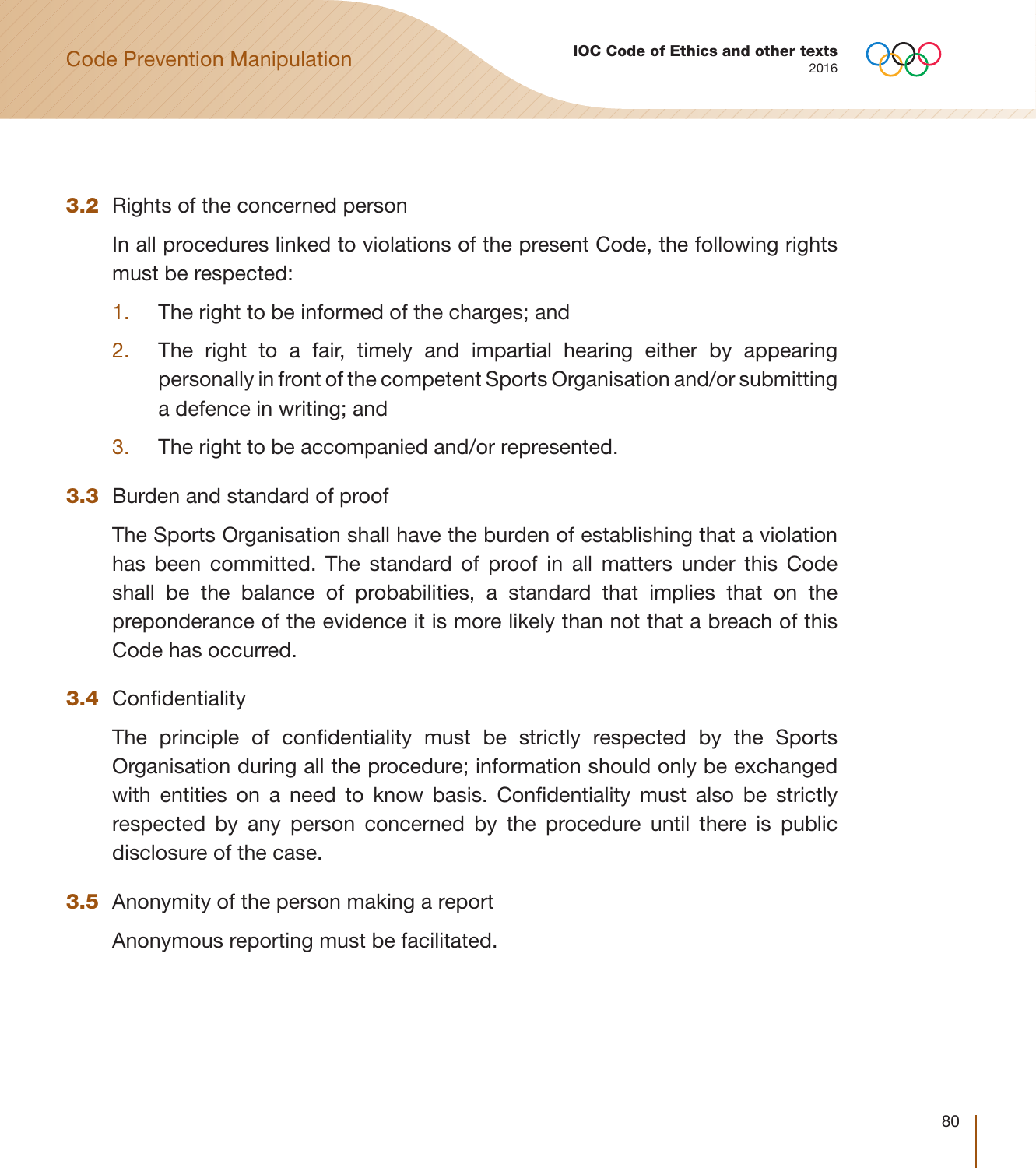

#### 3.6 Appeal

- 1. The Sports Organisation shall have an appropriate appeal framework within their organisation or recourse to an external arbitration mechanism (such as a court of arbitration).
- 2. The general procedure of the appeal framework shall include provisions such as, but not limited to, the time limit for filing an appeal and the notification procedure for the appeal.

# Article 4 Provisional Measures

- 4.1 The Sports Organisation may impose provisional measures, including a provisional suspension, on the participant where there is a particular risk to the reputation of the sport, while ensuring respect for Articles 3.1 to 3.4 of this Code.
- 4.2 Where a provisional measure is imposed, this shall be taken into consideration in the determination of any sanction which may ultimately be imposed.

### Article 5 **Sanctions**

**5.1** Where it is determined that a violation has been committed, the competent Sports Organisation shall impose an appropriate sanction upon the Participant from the range of permissible sanctions, which may range from a minimum of a warning to a maximum of life ban.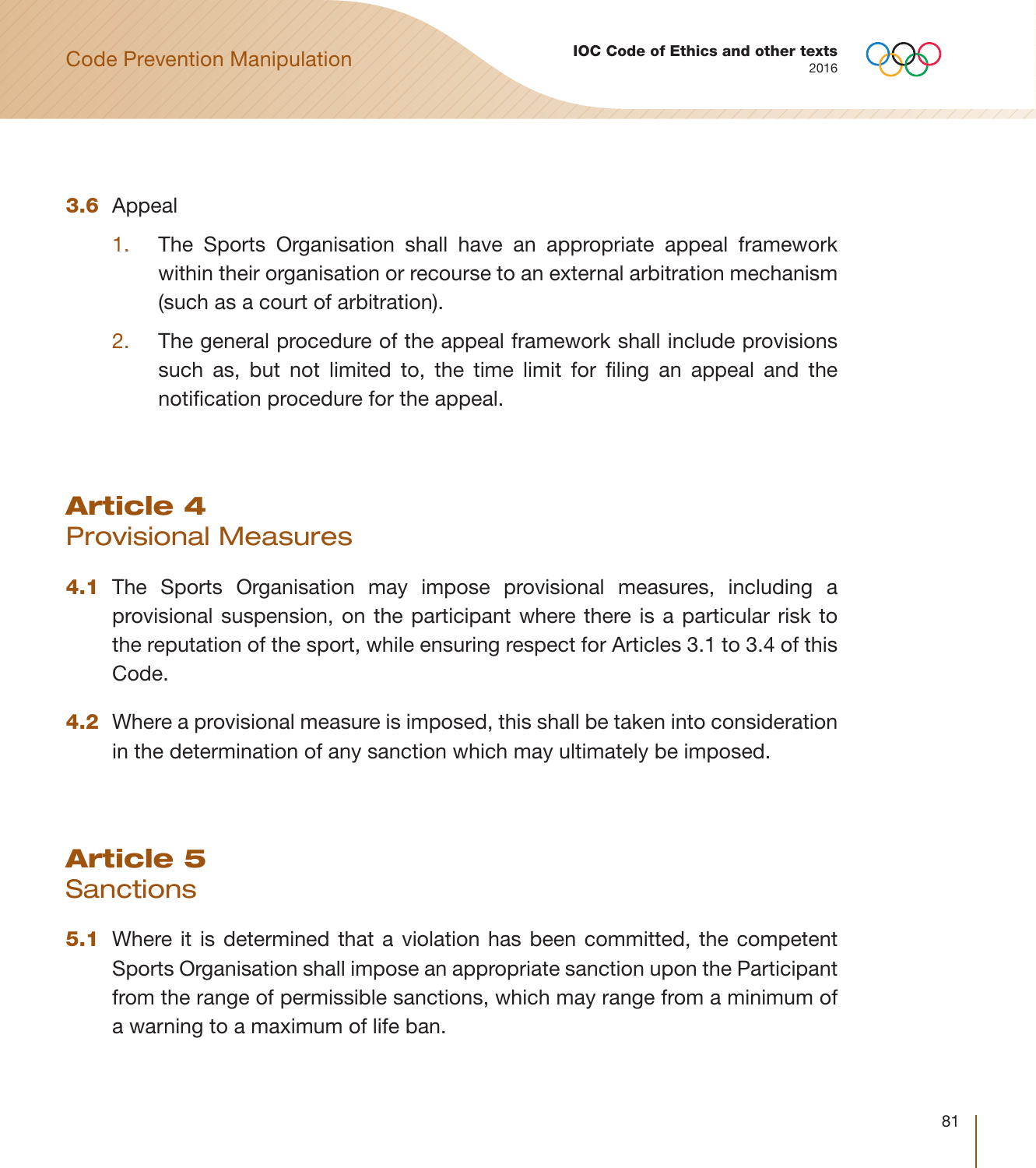

- **5.2** When determining the appropriate sanctions applicable, the Sports Organisation shall take into consideration all aggravating and mitigating circumstances and shall detail the effect of such circumstances on the final sanction in the written decision.
- **5.3** Substantial assistance provided by a Participant that results in the discovery or establishment of an offence by another Participant may reduce any sanction applied under this Code.

# Article 6 Mutual recognition

- 6.1 Subject to the right of appeal, any decision in compliance with this Code by a Sporting Organisations must be recognised and respected by all other Sporting Organisations.
- **6.2** All Sporting Organisations must recognise and respect the decision(s) made by any other sporting body or court of competent jurisdiction which is not a Sporting Organisation as defined under this Code.